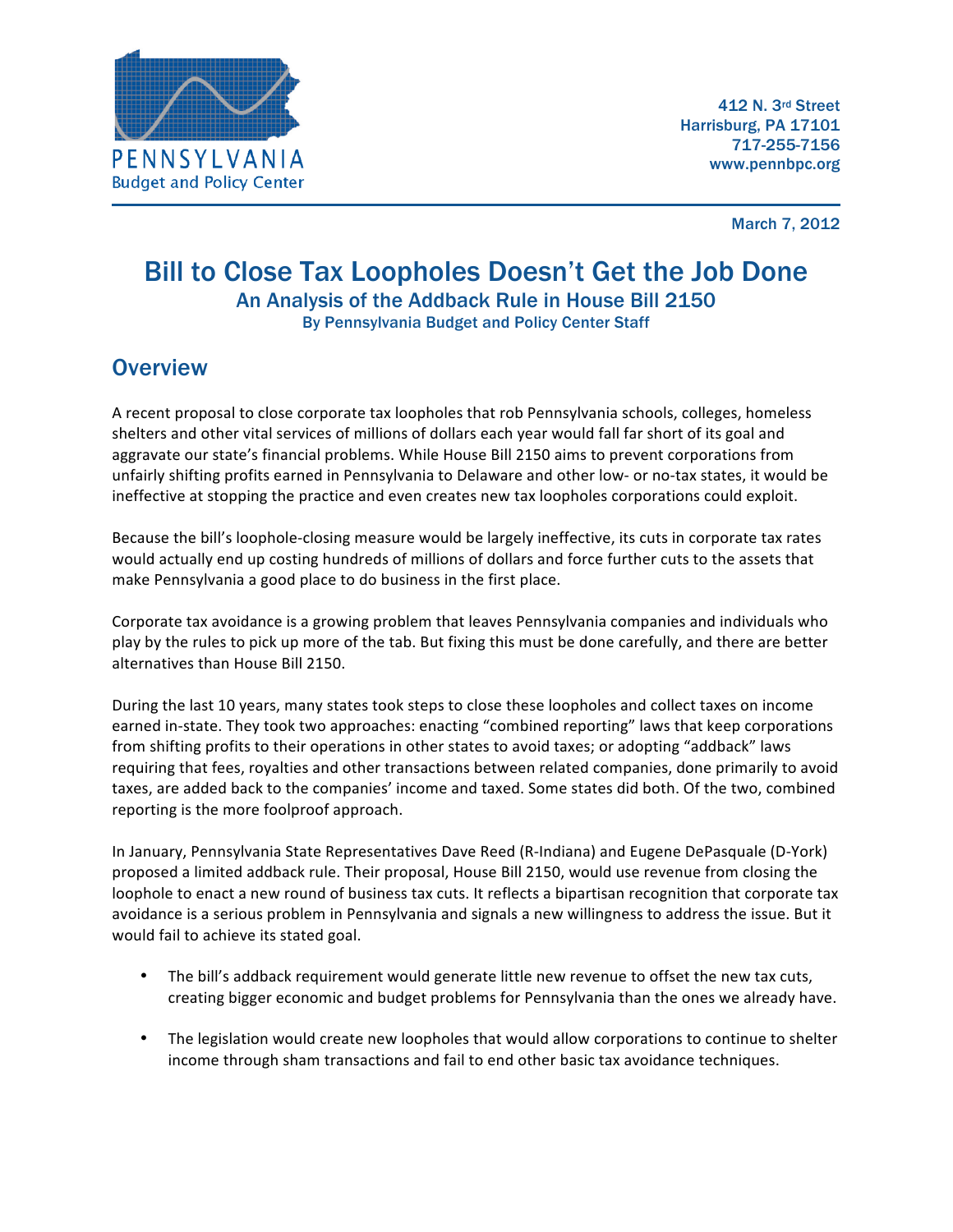Fortunately, there are ways to improve the proposal. Lawmakers could adopt an effective addback rule, such as the one recommended by the non-partisan Multistate Tax Commission (MTC), a group of state tax agency officials. The Legislature should also consider enacting combined reporting, which is more comprehensive and offers fewer opportunities for companies to game the system.



#### The corporate tax cut and

other breaks for business also should be dropped from the legislation because the state can ill afford them at this time.

Without changes, the bill would simply further erode the resources Pennsylvania needs to invest in education, transportation and other things that bolster the economy for the long run and create jobs.

## How Loopholes Work

One common way corporations avoid taxes is by conducting transactions between their subsidiaries. Using an array of "tax planning" techniques, companies can shift profits from one subsidiary to another or into or out of a particular state – with no real economic purpose other than tax avoidance.

The best-known strategy is the infamous "Delaware loophole," of which the Toys "R" Us Geoffrey Giraffe case is the most widely known example. Toys "R" Us set up a company<sup>i</sup> in Delaware to hold the trademark for the Geoffrey Giraffe logo. The holding company charges Toys "R" Us retail stores across the country a royalty to use the trademark. The retail stores deduct this payment to the holding company as a business expense, reducing their income in other states and, in turn, their taxes. This is legal, even though there is no need for a company to sell the use of a trademark to itself – and no reason to grant an expense deduction. Because royalty income is not taxed in Delaware, the Geoffrey holding company (owned by Toys "R" Us) gets to keep the money tax free.

Corporations use many other transactions that work in the same way. Some might lend money to a related company and then charge interest on the loan. Interest is a business expense, so it would reduce the borrowing company's income, resulting in a lower state tax bill.

## Why the Proposed Addback Rules Will Not Work

The Reed-DePasquale proposal attempts to close the Delaware loophole by not allowing Pennsylvania corporations to deduct royalties and other payments made to related companies for the use of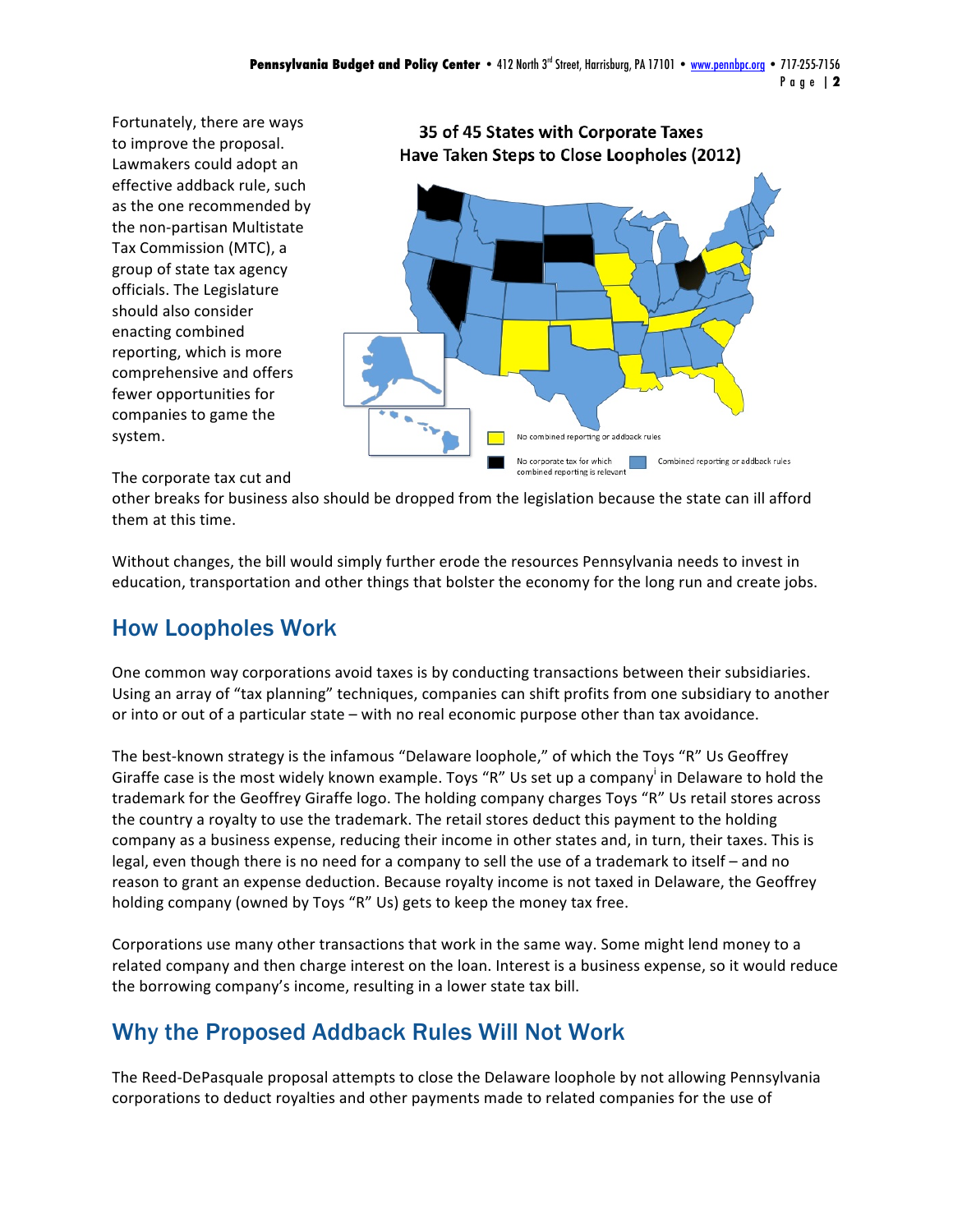trademarks and similar types of "intangible assets." A company would be required to add back the expenses paid to the related company to its taxable income  $-$  and pay tax on it.

However, the legislation has a number of exceptions that would nullify its goal of closing the Delaware loophole:

- The bill's deduction allowance is too broad. The bill would allow corporations to continue to deduct royalty and other intangible expenses if the transaction is "directly related to a valid business purpose." Most companies will have little difficulty claiming a valid business purpose for a Delaware trademark holding company – such as centralized management of their trademarks by employees dedicated to the task – even if their primary reason is tax avoidance. The burden of proof will be on the Pennsylvania Department of Revenue to demonstrate that a certain expense does not have a valid purpose  $-$  a difficult hill to climb.
- Getting an exemption to the rule would be easy. The legislation presumes that any transaction equal to market prices is for a valid business purpose, so it would not be required to be added back to income. Royalties or other intangible expenses paid to related companies could be set at the fair market value and still accomplish the same goal - shifting income from Pennsylvania, where it would be taxed, to a state where it would not be taxed. This creates a blanket exemption to the addback rule.
- **The bill creates a loophole allowing some companies to get double tax benefits**. A company would be able to get a credit for taxes paid by an affiliate on the income even when it is allowed to take the deduction of the royalty expense in Pennsylvania – getting tax benefits twice for the same transaction. A company should only get credit for taxes paid by an affiliate on income that has been added back to taxable income.
- **The bill leaves other loopholes intact.** Interest payments on loans from a related company could still be deducted under the legislation. Companies will pay interest essentially to themselves to shift income into or out of a state. All but two of the dozen or so states that have adopted addback rules require the interest payments to be added back to the state taxable income of the company that borrowed the money.

# A Better Solution

One way to improve the bill is to replace its addback requirement with the Multistate Tax Commission's model legislation.<sup>ii</sup> Pennsylvania doesn't need to reinvent the wheel. This is a subject that other states have been grappling with for many years, and the Commission has taken the most effective ideas from states that have adopted addback language and created legislation that Pennsylvania could adopt.

The Commission's model is superior in a number of ways:

• It requires both intangible expenses (such as royalties) and interest payments to be added **back to income.** This addresses the two easiest ways companies redirect income and shield it from taxes.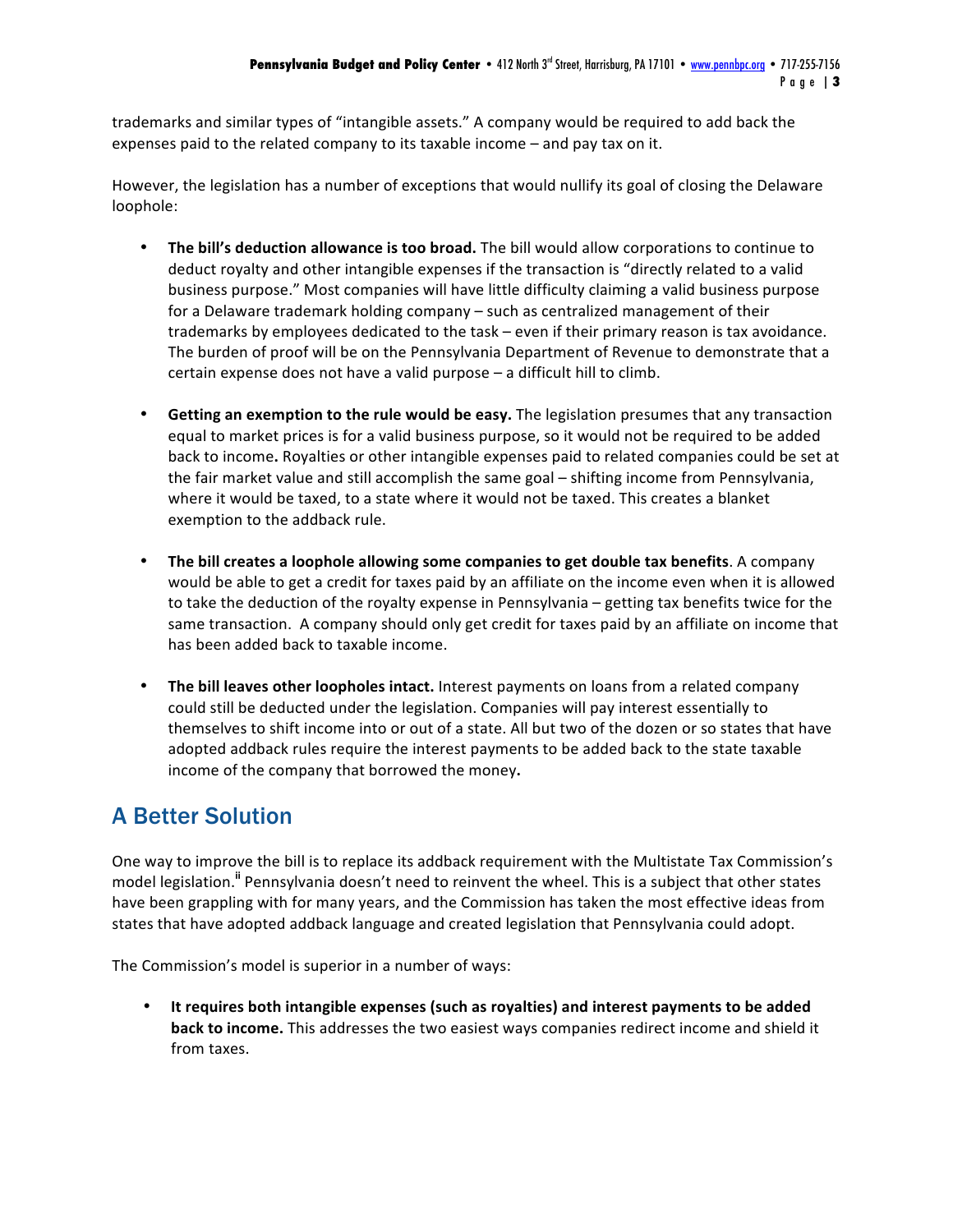- It eliminates complicated shell games by requiring both direct and indirect payments between related companies to be added back. Without such a requirement, companies can create complex corporate structures to avoid directly shifting profits from one related company to another.
- It ensures a company isn't taxed twice, but doesn't allow it to double up on deductions. The model legislation gives a corporation credit for taxes paid by affiliates on income that has been added back. This helps ensure that the income is not taxed twice  $-$  but this deduction is only permitted when the affiliate actually adds back the income.
- It sets clear standards for allowing legitimate interest and intangible expense deductions by a **corporation:** 
	- $\circ$  If the related company is ultimately funneling royalty and interest expenses to a truly non-related business and the transaction was made for a valid business purpose;
	- $\circ$  If the related company was subject to tax on the income and pays an effective tax rate equal to a certain percentage of the tax that would be due on it if it were taxed by Pennsylvania. However, this does not include taxes paid on the combined or consolidated returns of a corporation.
	- $\circ$  If the related company paid tax on a transaction with a foreign government that has a comprehensive tax treaty with the United States, the rate of tax paid is at least equal to the rate in Pennsylvania, and the transaction was for a valid business purpose; or
	- $\circ$  If the taxpayer has a written agreement with the state revenue department to deduct the expense.
- It requires corporations to provide clear and convincing evidence that they meet the criteria **for allowing a deduction.** This evidence must be presented when the returns are filed – not during an audit years later.

## Combined Reporting: A More Comprehensive Approach

Rather than addressing one specific loophole at a time, as addback rules do, combined reporting takes a more thorough approach to combating tax avoidance. This is the direction 23 other states have taken.

Combined reporting recognizes that most companies are not fully independent entities making decisions on their own. Rather, they belong to a web of related companies that make numerous transactions with one another.

Under combined reporting, the companies pay taxes based on their combined activities. This taxes the corporation based on its total economic activity, rather than its individual parts, eliminating many opportunities for companies to shelter profits.

Combined reporting has no impact on smaller corporations with no related companies.